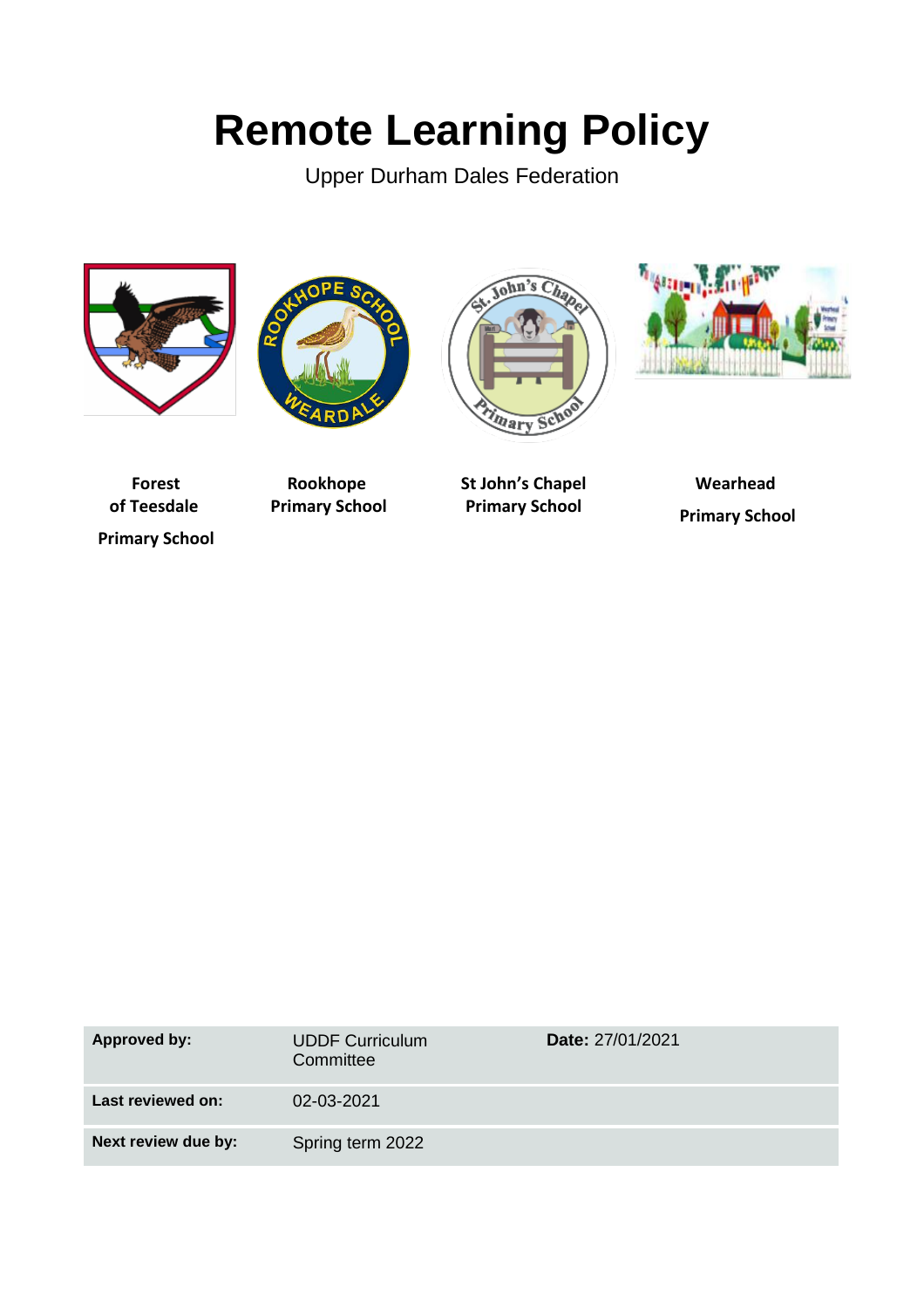# **1. Aims**

This remote learning policy for staff aims to:

- Ensure consistency in the approach to remote learning for pupils
- Set out expectations for all members of the school community with regards to remote learning
- Provide appropriate guidelines for data protection

# **2. Roles and responsibilities**

#### **2.1 Teachers**

When providing remote learning, teachers will be available between 8:30 am and 4pm

(If they are unable to work for any reason during this time, for example due to sickness or caring for a dependent, they should report this using the normal absence procedure.)

When providing remote learning, teachers are responsible for:

- Setting work:
	- $\circ$  Providing work for the children who would normally be in their class (lesson where these are taught by subject specialists) In the event that a member of staff is unable to provide remote learning for pupils, another teacher will provide cover on a short-term basis. Any change of key teacher will be made in consultation with the Headteacher.
	- o Teachers should provide the following amounts of learning for pupils:

EYFS: up to 3 hours per day

Key Stage 1: 3 hours a day

Key Stage 2: 4 hours a day

- $\circ$  Work should ideally be set by the previous day or at the latest by 9am of the day it needs to be completed
- o Work should be uploaded to the pupil's Teams accounts or emailed directly to and from parents/carers for youngest children. Class Dojo (Wearhead only) will continue to be used in the short term whilst equipment is upgraded and staff become familiar with Teams as a remote teaching tool.
- $\circ$  Liaison with other teachers, including those teaching in other schools in the federation, to ensure consistency across the year/subject and to make sure pupils with limited access to devices can still complete the work

Providing feedback on work:

- $\circ$  Pupils are expected to return their paper based packs to school once a week and to upload activities to Teams and Dojo.
- $\circ$  Teachers will give children verbal feedback in the same online session or the next session. Written feedback is given using comments on the children's completed work. Wearhead staff feedback to children through Dojo.

Keeping in touch with pupils who are not in school and their parents/carers:

For the KS2 pupils at St John's Chapel, Forest of Teesdale and Rookhope, the children are expected to turn up to Teams meetings arranged by their teacher. If the children do not attend a session, the teacher will email the parents and ask the reason why their child wasn't on the session. Phone calls are made to families where necessary.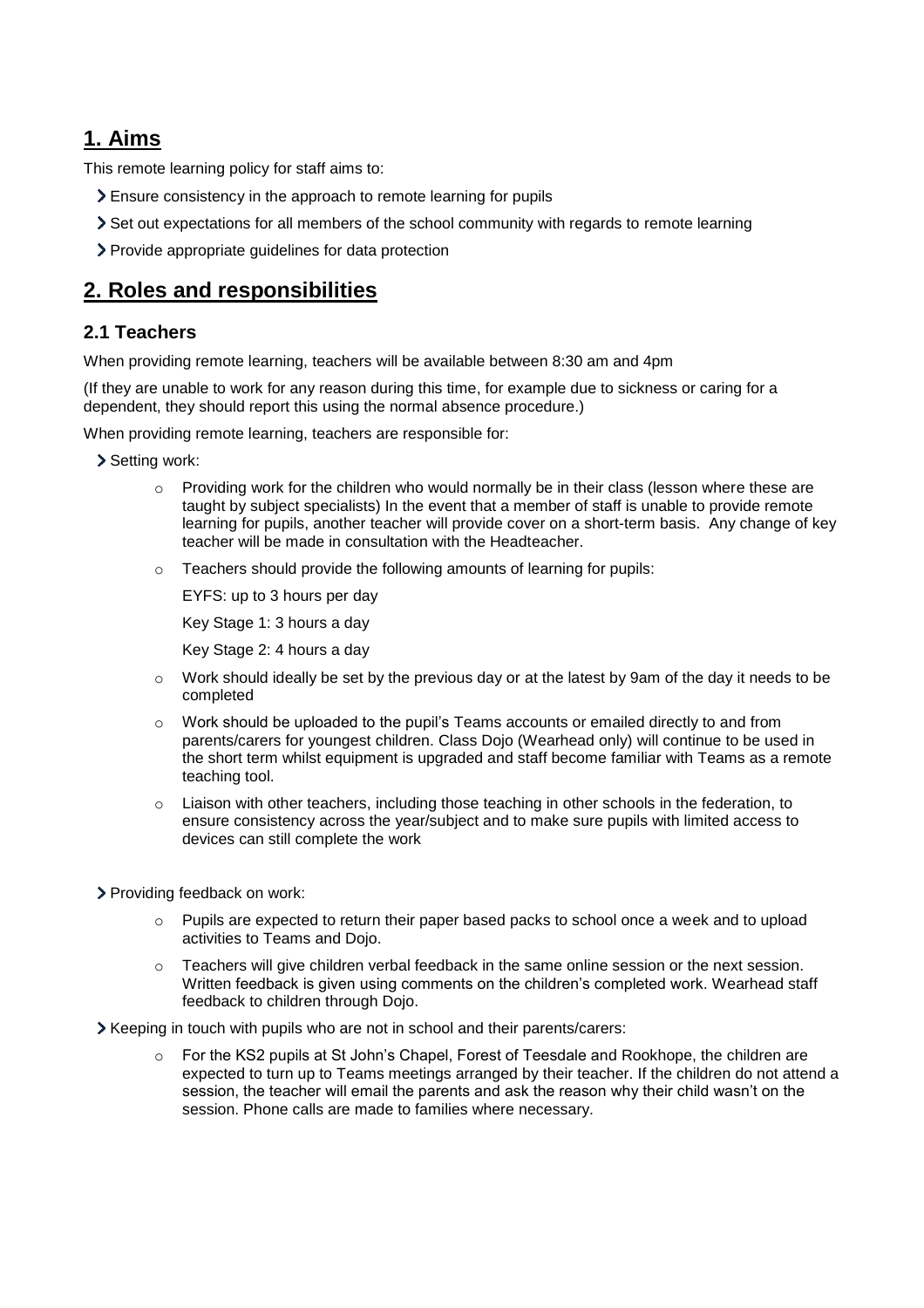- $\circ$  Teachers send a daily email with activities for the children in KS1 and EYFS and deliver some online sessions throughout the week. If the families do not attend online sessions, follow up emails or telephone calls are made.
- $\circ$  School expectations are that emails from parents and pupils are answered the same day where possible. However, there's no obligation for staff to answer emails sent after the working day has finished.
- $\circ$  In the first instance, complaints or concerns will be addressed by the child's teacher and a record of the discuss and outcomes will be made on the family communication records. If the issue is not resolved it will be referred to the Executive Head Teacher.
- $\circ$  The barriers to access to remote learning are lack of access to technology and the internet. Where possible, children will be loaned school equipment and if necessary, pupils who can't access online learning will be provided with paper based work packs.
- $\circ$  If work isn't completed, the teacher will discuss this with KS2 pupils or parents in the case of younger pupils. Teachers will email parents to follow up and phone calls will be made if necessary. Any instances when work isn't returned are logged on the family communication records.

Attending virtual meetings with staff, parents and pupils:

- o Pupils and staff are expected to be dressed in their daytime clothing.
- $\circ$  Pupils are expected to be in a communal area of their home e.g. kitchen and within earshot of another family member. Staff should be aware of the need to maintain personal privacy of their home setting and if necessary will use a background effect. Children are encouraged to use the chat function where possible and to use the hands up button if they need to speak. The children are expected to have their microphones on mute when asked.
- o Any instances of poor behaviour or inappropriate comments during online sessions will be addressed immediately during the online session and followed up by the Executive Headteacher as necessary.
- $\circ$  Teachers in school will still provide remote learning to their classes and will organise the routines for critical worker and vulnerable children attending school. Teachers utilise the teaching assistants so that they are able to provide remote learning to their class.

#### **2.2 Teaching assistants**

When supporting remote learning, teaching assistants must be available between 8:30 and 3:45pm.

If they're unable to work for any reason during this time, for example due to sickness or caring for a dependent, they should report this using the normal absence procedure.

When supporting remote learning, teaching assistants are responsible for:

- Preparing work packs as directed by the class teacher and delivering as necessary.
- Leading online sessions as directed by the class teacher.
- Attending virtual meetings with teachers, parents and pupils:
	- o Pupils and staff are expected to be dressed in their daytime clothing.
	- $\circ$  Pupils are expected to be communal area of their home e.g. kitchen and within earshot of another family member. Staff should be aware of the need to maintain personal privacy of their home setting and if necessary will use a background effect. Children are encouraged to use the chat function where possible and to use the hands up button if they need to speak. The children are expected to have their microphones on mute when asked.

#### **2.3 Subject leads (including SENDCO)**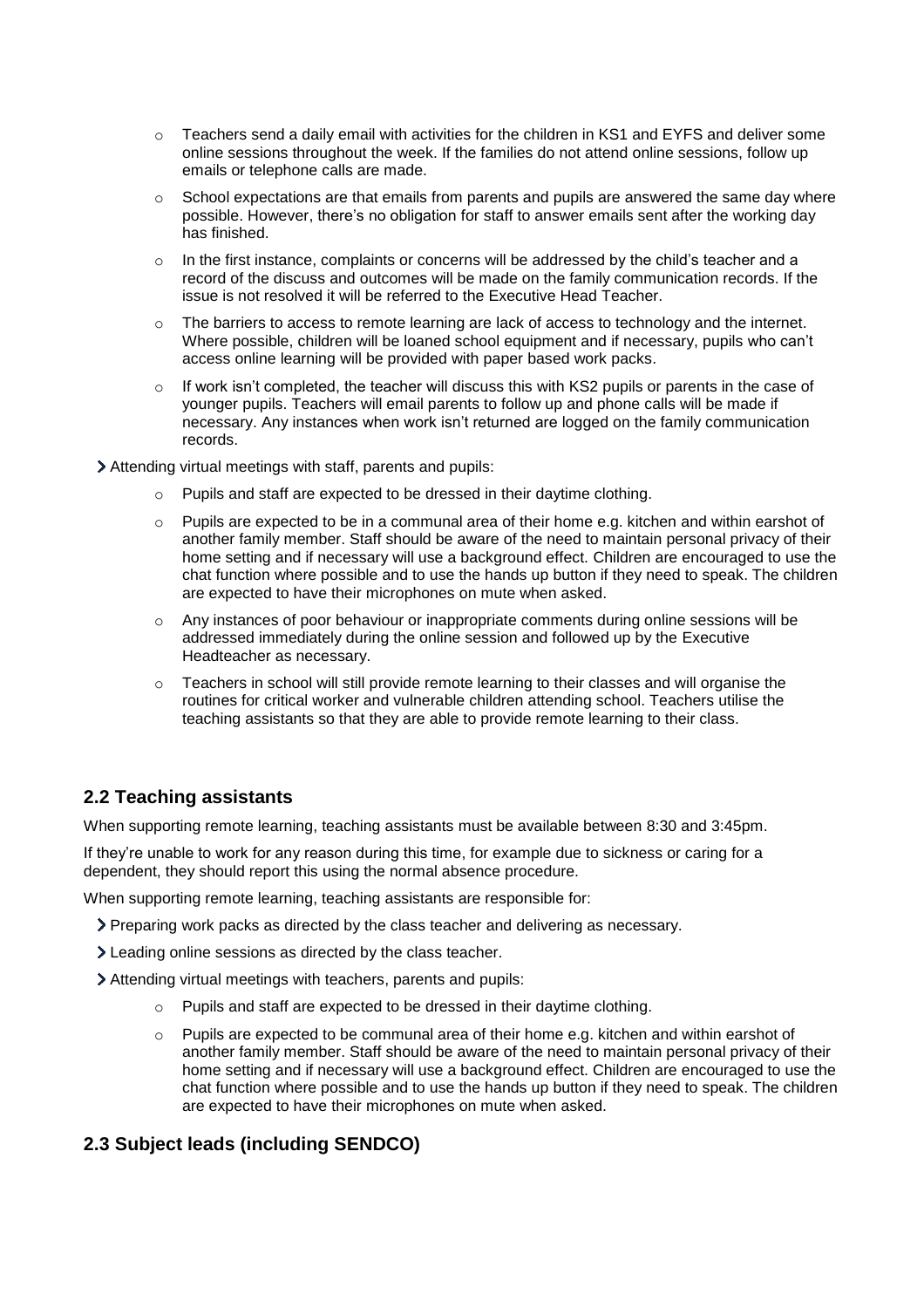Alongside their teaching responsibilities, subject leads are responsible for:

- Considering whether any aspects of the curriculum need to change to accommodate remote learning and to meet the needs of individual children
- Consider how approaches to remote learning are integrated into the wider curriculum design
- Working with teachers teaching their subject remotely to make sure all work set is appropriate and consistent
- Working with other subject leads and senior leaders to make sure work set remotely across all subjects is appropriate and consistent, and deadlines are reasonable and age-appropriate
- Alerting teachers to resources they can use to teach their subject remotely

#### **2.4 Senior leaders**

Alongside any teaching responsibilities, senior leaders are responsible for:

Insert details:

- Co-ordinating the remote learning approach across the Federation Executive Headteacher
- Understanding how approaches to remote learning are integrated into the wider curriculum design
- Monitoring the effectiveness of remote learning explain how this will be done, such as through regular meetings with teachers and subject leaders, reviewing work set or using feedback from pupils and parents
- Monitoring the security of remote learning systems, including data protection and safeguarding considerations

#### **2.5 Designated safeguarding lead**

The DSL is responsible for:

- Ensuring that safeguarding policies and procedures include guidance on managing safeguarding while online learning.

#### **2.6 IT staff / Computing lead**

IT staff are responsible for:

- Fixing issues with systems used to set and collect work
- Helping staff and parents with any technical issues they may experience
- Reviewing the security of remote learning systems and flagging any data protection breaches to the data protection officer
- Assisting pupils and parents with accessing the internet or devices

#### **2.7 Pupils and parents**

Staff can expect pupils learning remotely to:

- > Be contactable during the school day
- Complete work to the deadline set by teachers
- Seek help if they need it, from teachers or teaching assistants
- Alert teachers if they are unable to complete work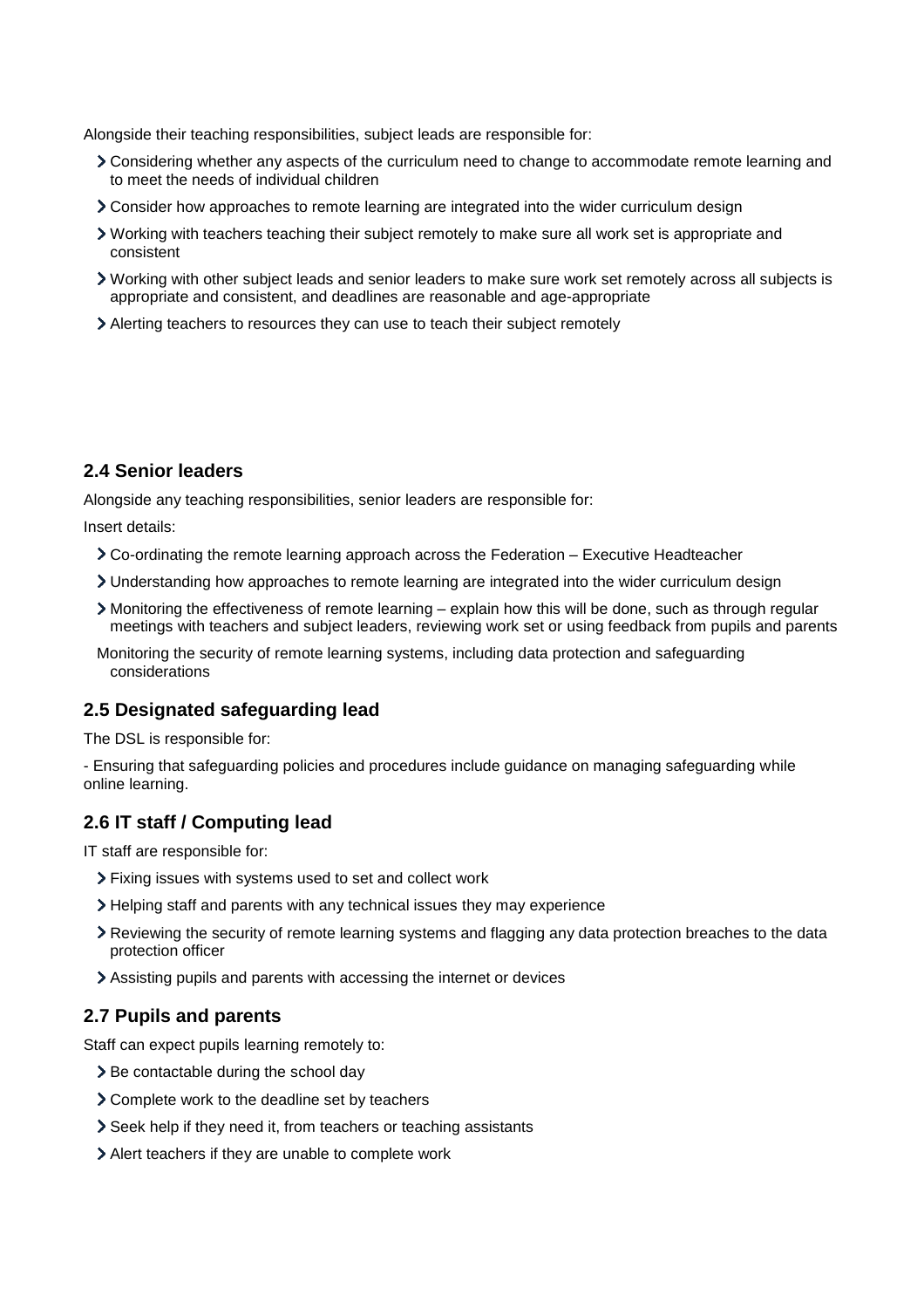Staff can expect parents with children learning remotely to:

- Make the school aware if their child is sick or otherwise can't complete work
- Seek help from the school if they need it
- Be respectful and timely when making any complaints or concerns known to staff

#### **2.8 Governing body**

The governing body is responsible for:

- Monitoring the school's approach to providing remote learning to ensure education remains as high quality as possible and is integrated into the wider curriculum design
- Ensuring that staff are certain that remote learning systems are appropriately secure, for both data protection and safeguarding reasons

### **3. Who to contact**

If staff have any questions or concerns about remote learning, they should contact:

- It issues in setting work –relevant subject lead or SENDCO
- Issues with behaviour –relevant teacher or Executive head teacher
- Issues with IT ICT service desk/Computing leader
- Issues with their own workload or wellbeing Executive Headteacher
- Concerns about data protection –data protection officer, Miss Woods
- Concerns about safeguarding –Executive Headteacher or a named Deputy DSL

# **4. Data protection**

#### **4.1 Accessing personal data**

When accessing personal data for remote learning purposes, all staff members will:

- Access via Office 365 work account.
- Where possible staff should use a device provided by the school.
- If staff are using their own devices, they should make sure their devices are password protected and automatically lock after a given period of time.
- Staff will use personal data in line with the acceptable use policy.

#### **4.2 Processing personal data**

Staff members may need to collect personal data, such as email addresses and telephone numbers, as part of the remote learning system.

Staff are reminded to collect as little personal data as possible online and to use school communication systems, not personal details or devices.

#### **4.3 Keeping devices secure**

All staff members will take appropriate steps to ensure their devices remain secure. This includes, but is not limited to:

 $\triangleright$  Keeping the device password-protected – strong passwords are at least 8 characters, with a combination of upper and lower-case letters, numbers and special characters (e.g. asterisk or currency symbol)